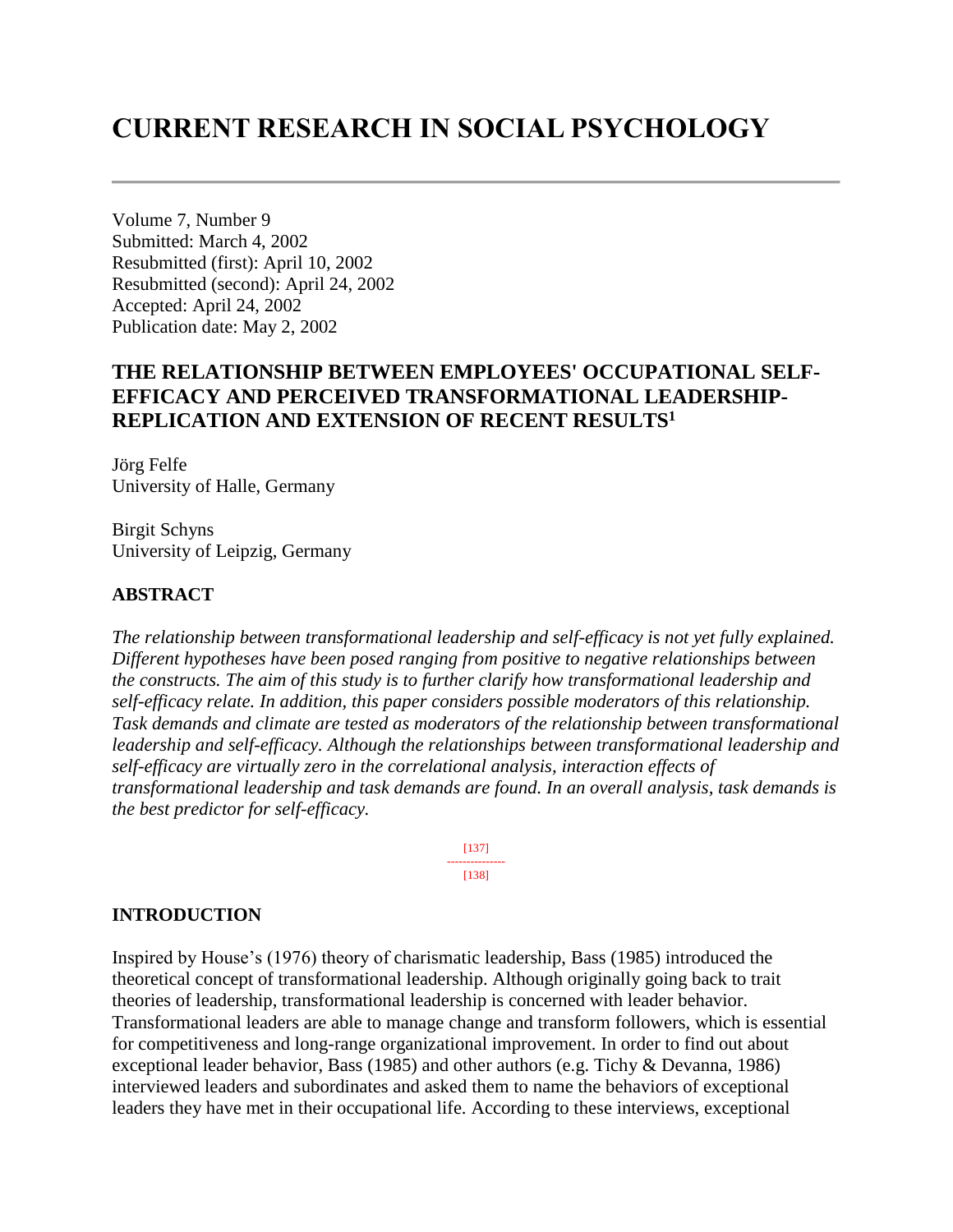leaders offer value-based*,* attractive visions for the future, communicate their aims and strategies in a convincing manner, offer trust and confidence. Since Bass' research, consensus has been found concerning the core facets of transformational and charismatic leadership. They are: vision, inspiration, role modeling, support of personal growth, trust, and consideration of followers' needs (Shamir, House & Arthur, 1993). Leaders influence followers' values, selfesteem, and self-concept and subordinates consequently show higher levels of effort, performance, satisfaction and commitment.

In the last decade, a large quantity of research has examined the relationships between transformational leadership and several antecedents and consequents such as antecedent personality factors and context variables on the one hand, and attitudinal (commitment, loyalty, satisfaction) as well as behavioral (organizational citizenship behavior, performance) consequents on the other hand. At least two meta-analyses have also been presented (Fuller, Patterson, Hester & Stringer, 1996; Lowe, Kroeck & Sivasubramaniam, 1996), underlining the dominating role of this approach.

> [138] --------------- [139]

In their model Bass and Avolio (1990, 1995) distinguish between two facets of leadership styles: transactional and transformational leadership behaviors. According to these researchers*,* leaders who concentrate on creating fair exchange relationships with their subordinates by identifying their needs and offering exchange rewards for acceptable results are regarded as transactional executives. Transformational leadership goes beyond transactions and improves followers' commitment by influencing their needs, values, and self-esteem. Bass and Avolio (1995) classified those behaviors into four dimensions: idealized influence, inspirational motivation, intellectual stimulation, and individualized consideration. According to Bass, charisma is an important facet of transformational leadership behavior.

Transactional and transformational leadership are not independent or opposite behavior patterns. Contingent reward as a transactional behavior allows followers to experience reliability and consistency, which is an important basis of a transformational relationship. Leaders can act both in a transformational and in a transactional manner as they combine transformational and transactional behaviors in their respective leadership style. Higher levels of performance and extra effort, as well as higher satisfaction, are expected from the followers when executives behave in a more transformational manner.

The relationship between transformational leadership and followers' characteristics has been a topic in several studies. Two kinds of relationships between transformational leadership and selfefficacy are discussed in the literature and research on leadership. Schyns (2001a) proposed, for example, that self-efficacy can be seen as a precondition for employees to be able to perceive transformational leadership in the first place. Other authors, however, have asserted that transformational leaders influence their subordinates' self-efficacy (e.g. Shamir, House, & Arthur, 1993; Kirkpatrick & Locke, 1996). In this study, we want to further clarify the nature of this relationship, taking into account intervening variables.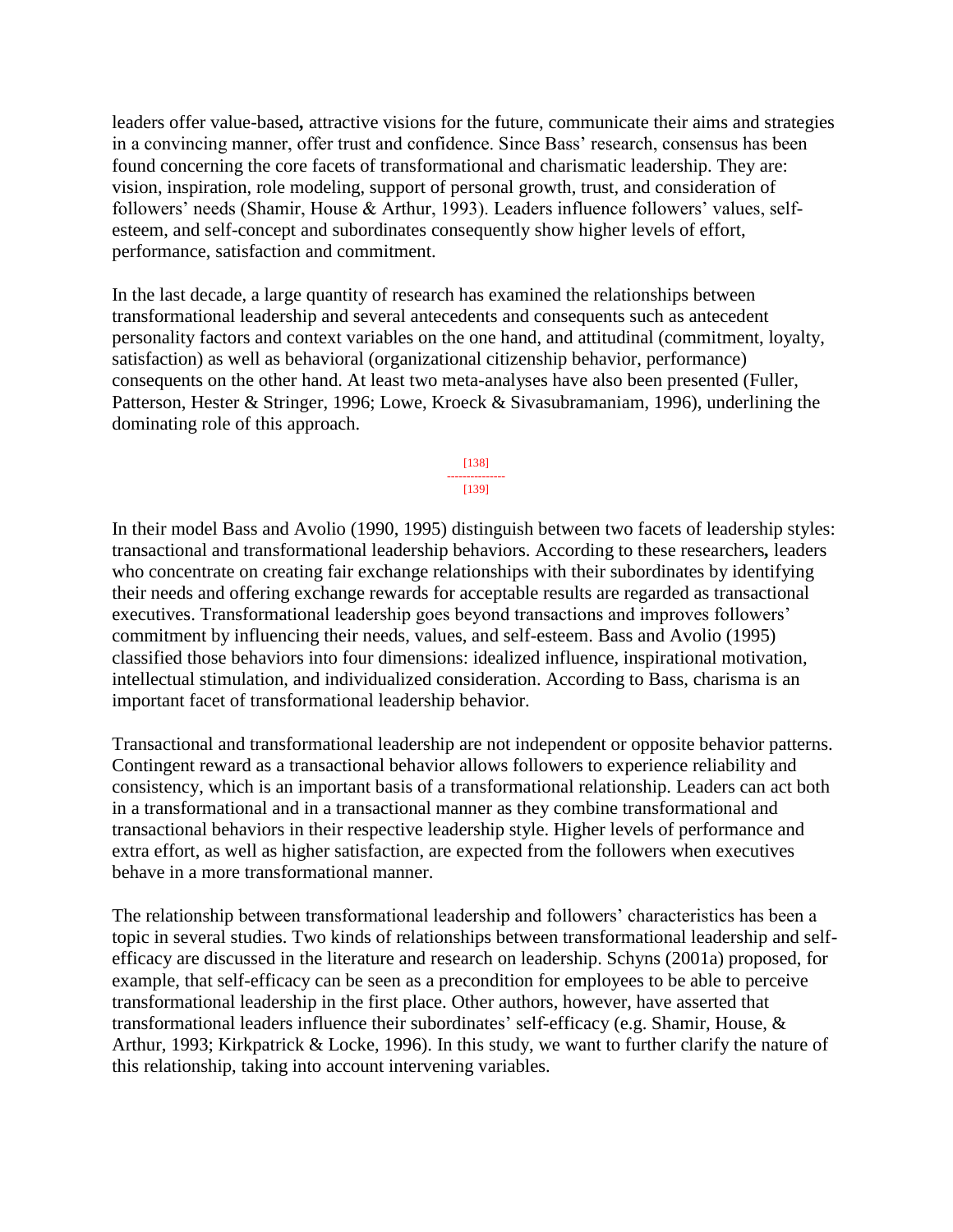#### **Transformational Leadership and Followers' Characteristics**

Shamir et al. (1993) propose that transformational leaders enhance the self-esteem of their followers. This hypothesis is supported by research on the Pygmalion effect (e.g. Eden, 1990). Pygmalion research is concerned with the (induced) expectations leader have of their followers. Leaders alter their behavior towards those employees for whom they (after the induction of an expectation) have high expectations. This leader behavior results in higher self-efficacy of the respective employees (e.g. Sutton & Woodman, 1989). In a Pygmalion-like approach, Sutton and Woodman (1989) found that leaders behaved in a way that increased subordinates' self-efficacy when the leaders were (falsely) informed that these subordinates had high potential. As high expectations are important in transformational leadership as well (Bass, 1985, states that "Charismatics take advantage of the Pygmalion effect …" p. 47), it appears logical that transformational leaders enhance subordinates' self-efficacy. This could be interpreted in line with the hypothesis put forward by Shamir et al. (1993).

#### [139] ---------------  $[140]$

Klein and House (1998) put forward three contradicting assumptions concerning the relationship between transformational leadership and attributes of subordinates: a) Subordinates of transformational leaders are somehow "weak". They need transformational leaders in order to become stronger. b) Subordinates of transformational leaders are compatible with these leaders. They share characteristics with them and are thus more drawn to the vision their leaders articulate. In terms of self-efficacy, this would imply that subordinates share the high selfefficacy of their transformational leaders. c) Subordinates of transformational leaders are not different from subordinates of non-transformational leaders.

De Vries, Roe, and Taillieu (1999) concentrated on followers' **need for leadership** and transformational leadership. They found positive correlations between the need for leadership and transformational leadership  $(r = .24)$ . This could be interpreted in line with Klein and House's first assumption, implying that subordinates of transformational leaders are weak. Also, theoretically in line with the first assumption of Klein and House (1998), Podsakoff, MacKenzie, and Bommer (1996) examined **need for independence** of followers as a moderator between transformational leadership behaviors and criterion variables such as satisfaction, commitment, and organizational citizenship behavior. Whereas the correlations between need for leadership and transformational leadership behaviors were virtually zero (-.03 - .07), seeming to support Klein and House's third assumption, need for leadership served as a moderator for some of the relationships between transformational leadership behaviors and criterion variables.

Empirical results, however, also support the assumption that subordinates have to be compatible with their leader in order to perceive transformational leadership. Keller (1999) focused on implicit leadership and personality traits and concluded that employees perceive transformational leadership when they believe that they are similar to their leaders. Focussing on the preference for kinds of leaders, Ehrhart and Klein (2001) included **achievement orientation** and **high selfesteem** in their study. Both constructs correlated positively but low with preference for transformational leadership ( $r = .16$ ). Thus, the concept of compatibility is supported here. This could be interpreted in line with Klein and House's second assumption. With respect to selfefficacy, a positive relationship to transformational leadership could be assumed from these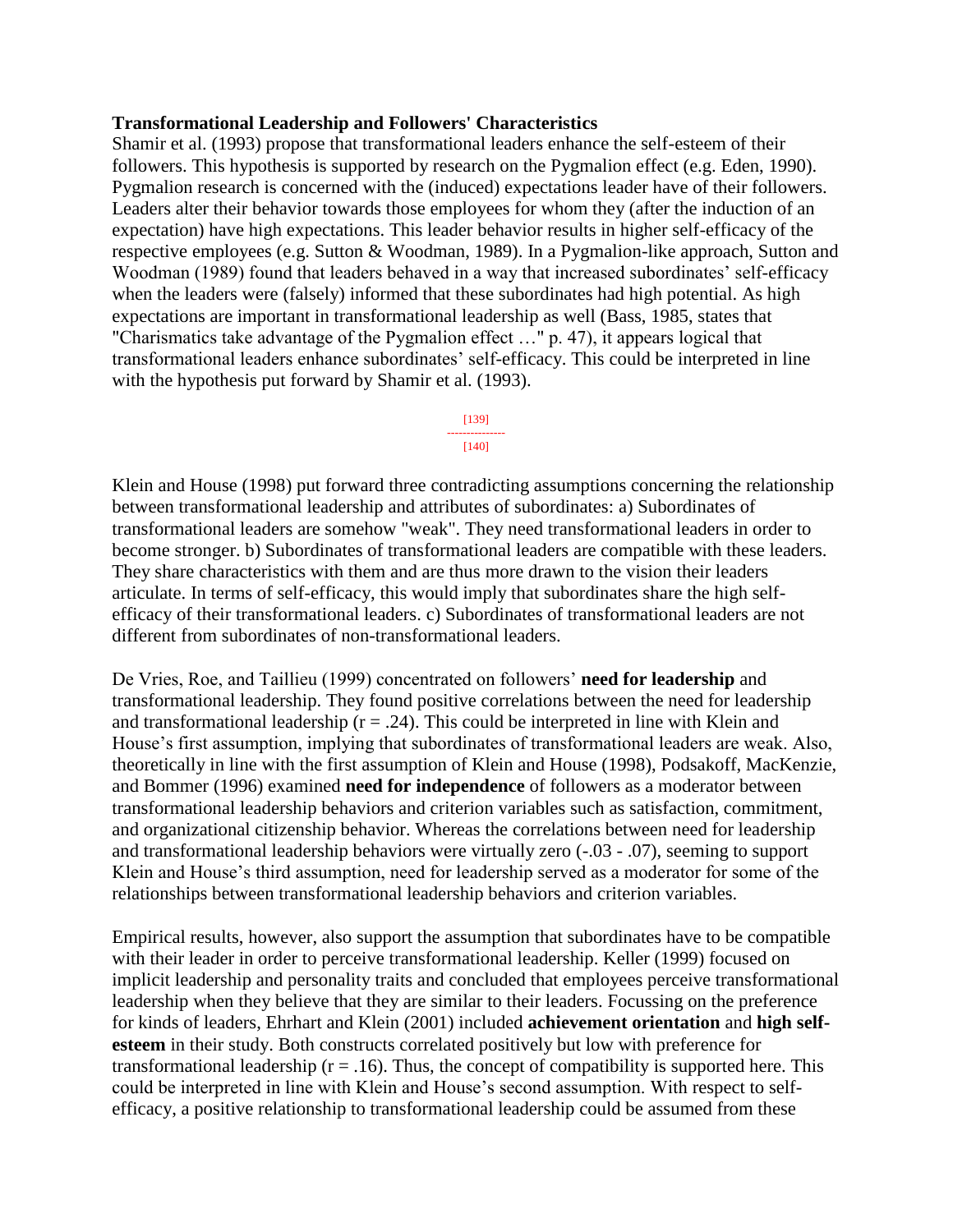results. To sum up, the results are somewhat contradictory as there is some empirical evidence for each of the hypotheses on the relationship between transformational leadership and selfefficacy.



In a recent study, Schyns (2001a) focused on the relationship between perceived transformational leadership and occupational self-efficacy. Her aim was to find out how selfefficacy as a characteristic of employees is related to the employee ratings of transformational leadership. Her results indicate a positive relationship between transformational leadership and (occupational) self-efficacy. This result can be explained in two different ways: a) Self-efficacy could be a precondition for the perception of transformational leadership. b) Transformational leaders might enhance their followers' self-efficacy, for example through the confidence they express toward*s* them (Houses & Shamir, 1993).

Schyns' study (2001a) had some restrictions we want to overcome in this paper. First, the sample consisted of participants with rather high self-efficacy, which might have caused a ceiling effect. Second, the sample was quite small and rather heterogeneous. Third, Schyns (2001a) used a composite measure of transformational leadership so that possible specific relationships could not be detected. Additionally, the influence of situational factors was neglected. According to the approach proposed by Podsakoff et al. (1996), who examined the moderating effects of substitutes of leadership on the relationship between leadership and different outcome variables, the relationship between leadership and self-efficacy might be influenced by context parameters. An examination of possible moderators might help to understand the contradictory findings. In this study, we focus on task demands and climate. In line with Bandura's theory of self-efficacy, we propose that sufficient task demands provide the possibility to develop competencies and to experience control and success. A positive climate serves as a social support that helps employees cope with difficulties.

# **Transformational Leadership and Self-Efficacy**

As stated above, Schyns (2001a) used a combined instrument for the assessment of transformational leadership. As we believe that regarding the subscales of transformational leadership will add to our understanding of the relationship between transformational leadership and self-efficacy, we will take a closer look at the subdimensions used in the Multifactor Leadership Questionnaire (MLQ Form 5X Short; Bass & Avolio, 1995, translated and adapted version by Felfe & Goihl, 2002), the most widely used instrument to assess transformational leadership. In the following section, we will describe the subscales of transformational and transactional leadership in order to deduce hypotheses concerning their relationship to selfefficacy. The Multifactor Leadership Questionnaire (MLQ Form 5X Short) consists of the following dimensions (Bass & Avolio, 1995): idealized influence, inspirational motivation, intellectual stimulation, and individualized consideration. In addition, the MLQ assesses transactional leadership using the dimensions contingent reward and management by exception, which will be considered in the next section.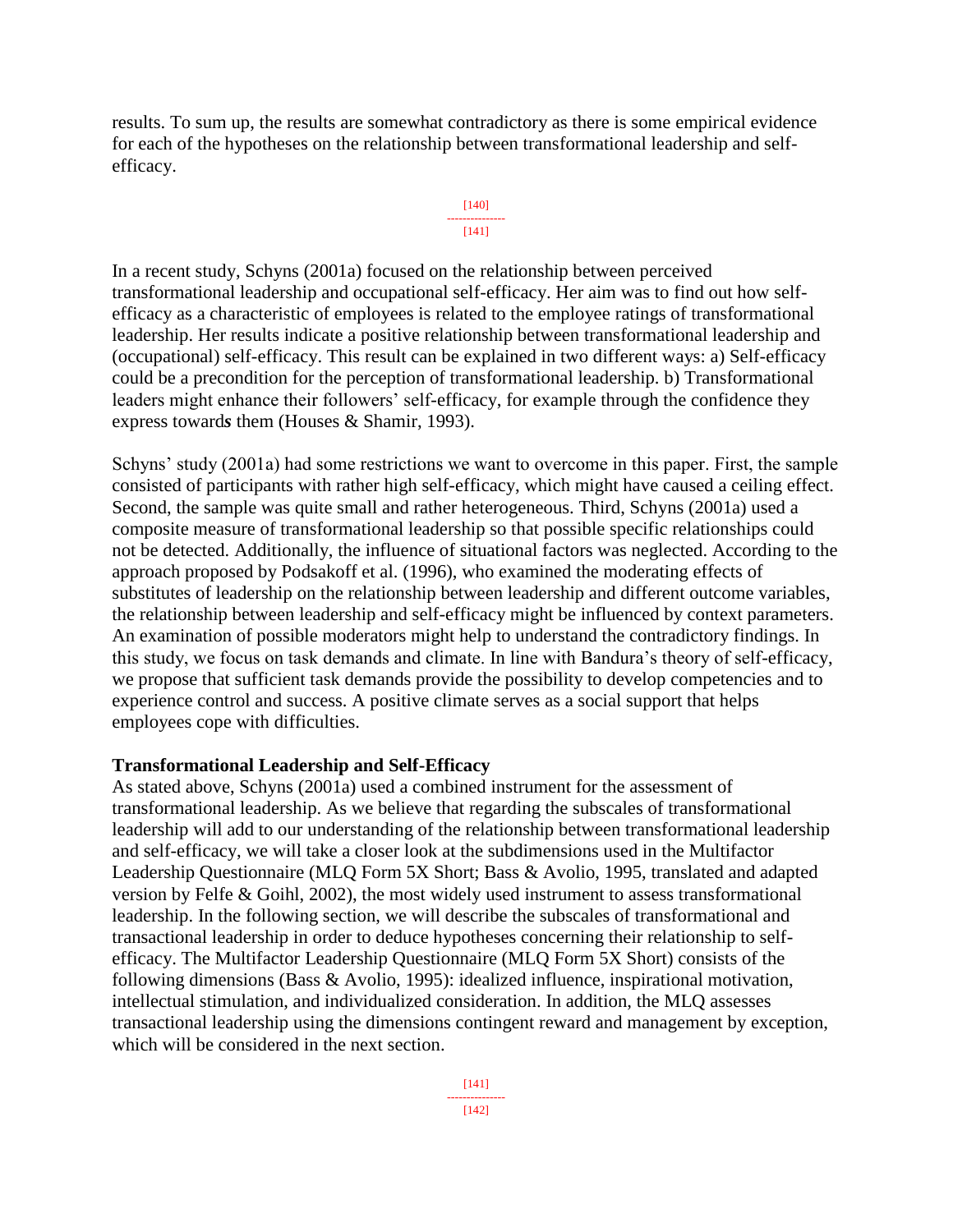**Idealized influence** refers to the ability to exert influence by serving as a role model, demonstrating both high commitment and high moral standards. Such leaders exhibit what they expect others to do. Their legitimacy is based on personal integrity and competence. Furthermore, they earn trust and respect because they are ready to take personal risks. In this way they display a high degree of self-efficacy. Followers develop a high degree of admiration and try to emulate such executives. As idealized influence reflects behavioral aspects of the leader as well as attributional components on the part of the followers, this style is divided into two sub dimensions: idealized influence attributed (IIa) and idealized influence behavior (IIb).

Because transformational leaders serve as models for high self-efficacy via attributed idealized influence and because followers try to emulate them, we hypothesize a positive relationship to followers' self-efficacy.

H1a: Attributed idealized influence and self-efficacy are positively related. H1b: Idealized influence behavior and self-efficacy are positively related

**Inspirational motivation** (IM) refers to the ability to offer a convincing vision and attractive goals. The vision presented is not only based on material rewards but also provides meaning by addressing the higher order needs such as the personal growth of the followers. Additionally, such leaders display optimism and encourage their subordinates. We propose that this encouragement, as well as the chance offered for personal growth, has a positive influence on followers' self-efficacy (e.g. through verbal persuasion).

H1c: Inspirational motivation is positively related to self-efficacy.

**Intellectual stimulation** (IS) refers to the presence of various kinds of involvements and opportunities for participation. When assumptions can be questioned, problems can be reframed, and tasks are challenging, followers feel stimulated. Creativity and innovations are required and encouraged in a supportive climate. For this subscale, we again hypothesize a similar effect as we proposed for inspirational motivation. The supportive climate should enhance followers' selfefficacy.

H1d: Intellectual stimulation is positively related to self-efficacy.

**Individualized consideration** (IC) implies that a leader takes on the role of a coach or mentor. This role involves the ability to recognize individual differences concerning needs for autonomy, encouragement, support, responsibility, structure and instructions. Subordinates are considered unique individuals. We hypothesize that this individual support is important for employees' selfefficacy.

> [142] --------------- [143]

H1e: Individualized consideration is positively related to self-efficacy for employees.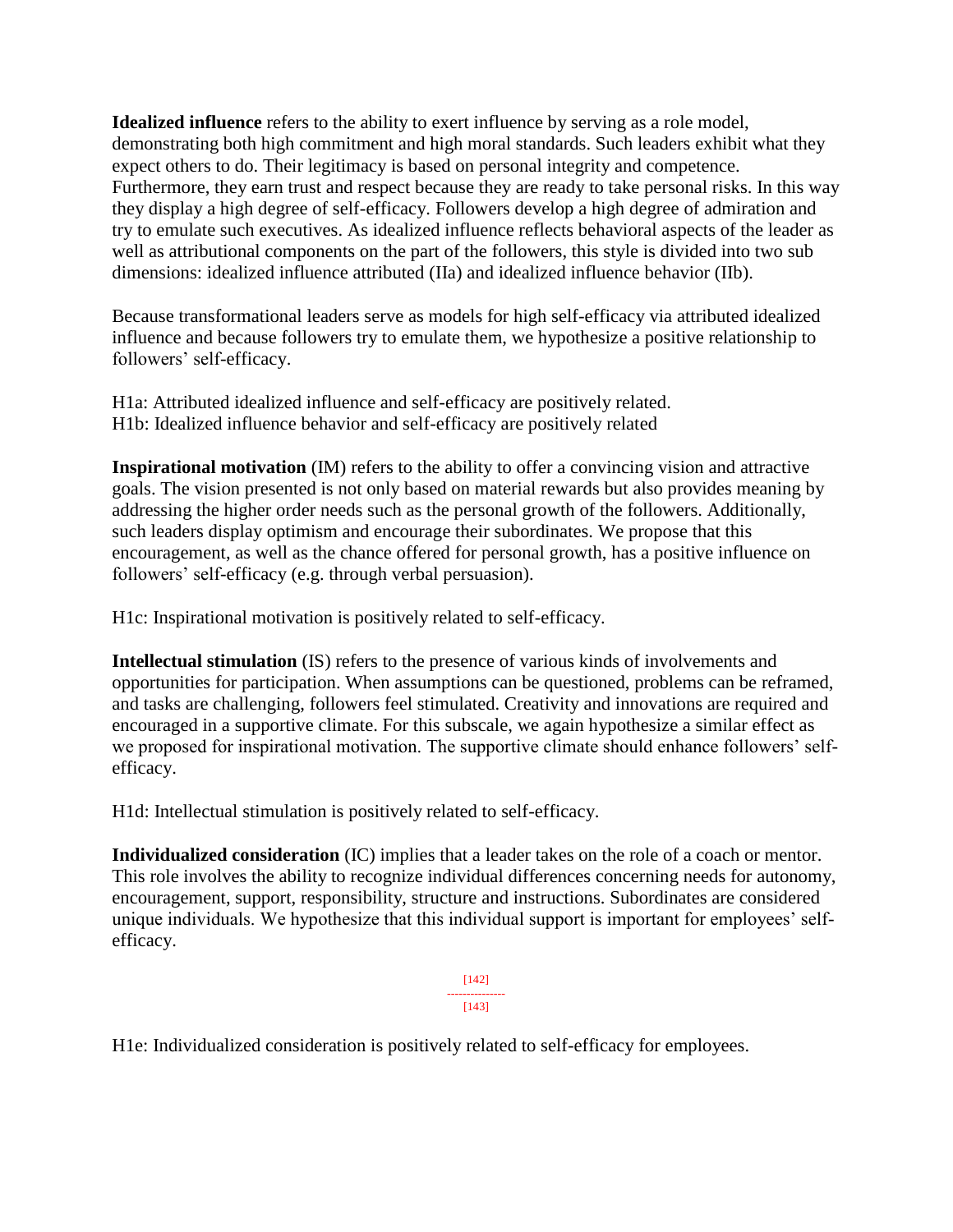In order to compare our results, we also use a combined measure for transformational leadership in this study. As most of the empirical results and our hypotheses suggest a positive correlation, we hypothesize that:

H2: Transformational leadership and self-efficacy are positively related.

#### **Transactional Leadership and Self-Efficacy**

Although transformational and transactional leadership are often regarded as antagonists, they can also be regarded as complimenting each other (Bass & Avolio, 1993). An augmentation effect can be found for transformational leadership when it undergoes a regression analysis together with transactional leadership as independent variables and with effectiveness as dependent variable (e.g. Hater & Bass, 1988). This means that, in addition to transactional leadership, transformational leadership adds to the explanation of variance of organizational outcome variables.

The relationship between transactional leadership and self-efficacy has not been considered in Schyns' study (2001a). To further contribute to the knowledge of the relationship between leadership and self-efficacy, we address this issue in this paper. Transactional leadership is characterized by a "fair negotiation" with respect to demands and rewards, leading to a state of mutual agreement between leaders and followers. In this sense, executives and subordinates are business partners in a deal, in which "good work earns good wages". Transactional leaders are supposed to clarify tasks, responsibilities, and expectations without using visionary leadership. This style is broken down into two dimensions. In the next section, we will describe transactional leadership in more detail and set up hypotheses as to the relationship between transactional leadership and self-efficacy.

The first dimension of transactional leadership is **contingent reward***,* which involves the clarification of each person's tasks, responsibilities, and expectations. Leader and follower agree upon what is required, what resources are necessary, and what is a fair and just reward when the expectations are met. The main strategy is the positive or negative contingent reinforcement depending on performance. We hypothesize that this contingent reward behavior is also important for employees' self-efficacy but less significant than transformational leadership.



H3a: Contingent reward is positively related to employees' self-efficacy.

**Management by exception***,* the second dimension, emphasizes the maintenance of the status quo by assuring that subordinates behave correctly within a given framework of structures, rules and standards. Management by exception may appear in a more active form (MBA), with **active** monitoring and correction before things go wrong, or in a more **passive** form (MBP), where executives wait passively and react when mistakes and problems occur. As the active aspect of management by exception involves the control of employees, we hypothesize that it is negatively related to self-efficacy. Employees are not given the opportunity to develop their self-efficacy through, for example, support or stimulation.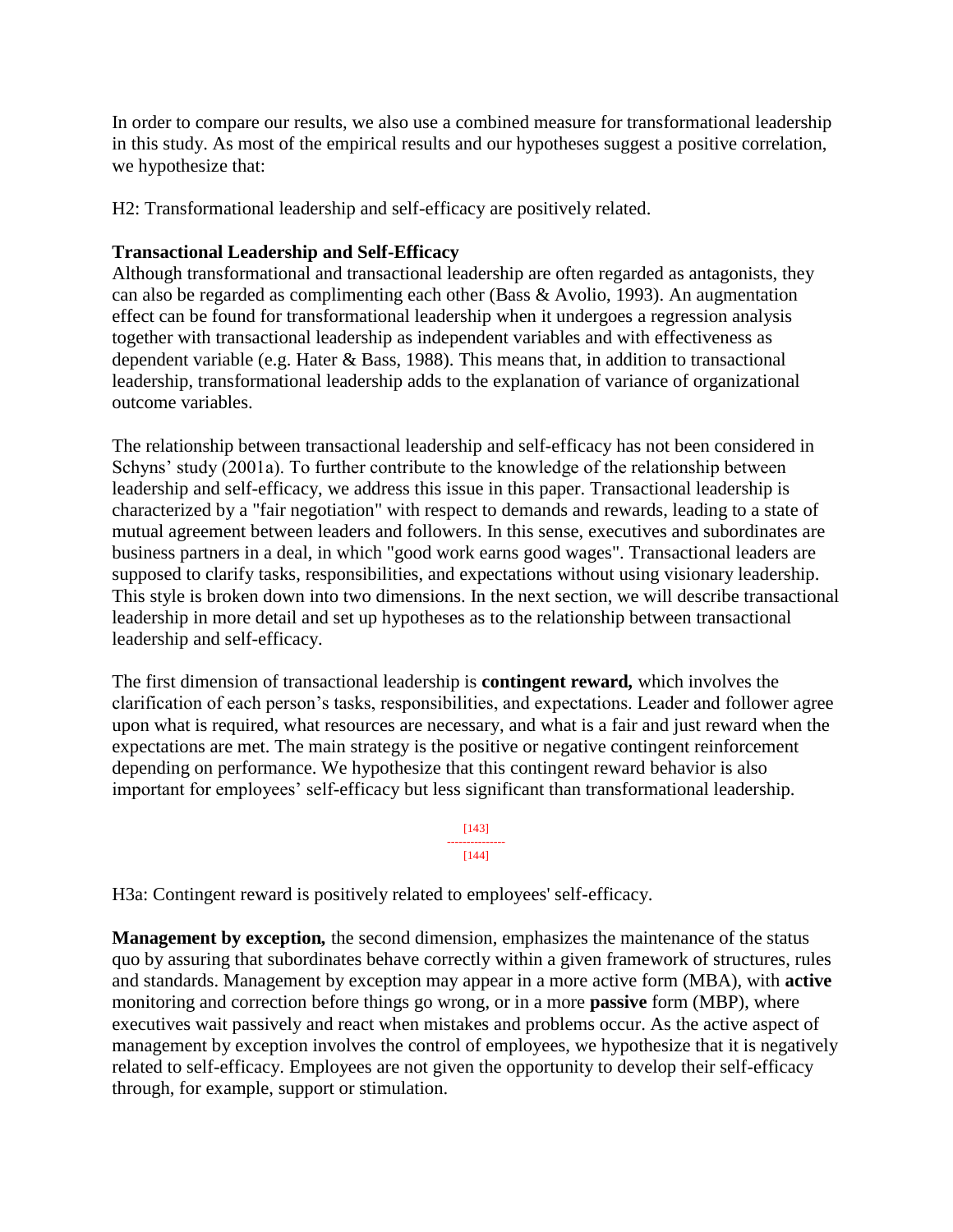H3b: Management by exception active is negatively related to self-efficacy.

Passive management by exception, as well as laissez-faire, which are both contained in the MLQ, are not considered here as they are both forms of ineffective leadership.

#### **Moderating Effects**

The relationship between some leadership behaviors and self-efficacy is likely moderated by the task an employee has to fulfil. Bandura stresses that an important determinant of self-efficacy is mastery experience (1977, 1997). We therefore hypothesize that when sufficient or high task demands are provided - in other words, when the opportunity for mastery experience is offered the influence of transformational leadership on employees' self-efficacy decreases. In the case of high task demands, transformational leadership has a smaller effect on self-efficacy. We hypothesize that

H4: (a) Task demands serve as a predictor for self-efficacy. (b) The relationship between transformational leadership and self-efficacy is moderated by task demands in the sense that a positive relationship will exist only for employees with lower task demands. For employees with higher task demands the strength of the relationship will be weaker.

Another potential moderator is climate. It is likely that transformational leadership can exert a more positive influence on employees' self-efficacy when the overall working climate is experienced as satisfactory (good relationships to direct colleagues and members of other divisions). A positive working climate is an indicator of a sense of social support. Based on Bandura's (1977, 1997) theory of self-efficacy, it can be deduced that social support is an important factor for the maintenance and development of self-efficacy in occupational contexts. As climate is composed of co-worker support and to some degree of leader support, a positive climate will be a condition conducive to the relationship between transformational leadership and self-efficacy.

> [144] --------------- [145]

H5: (a) Climate serves as a predictor for self-efficacy. (b) The relationship between transformational leadership and self-efficacy is moderated by climate in so far as the relationship will be positive only when the climate is also positive. For low climate the relationship will be lower.

These two hypotheses may appear contradictory as hypothesis 4 predicts that high task demands will lower the relationship between transformational leadership and self-efficacy, whereas hypothesis 5 predicts that climate will enhance this relationship. This apparent contradiction is, however, based on Bandura's theory of self-efficacy. According to Bandura (1982), mastery experience has the strongest influence on self-efficacy. As social support and therefore transformational leadership is less influential (Bandura, 1982), its influence is supposed to be diminished by mastery experience – here assessed by task demands.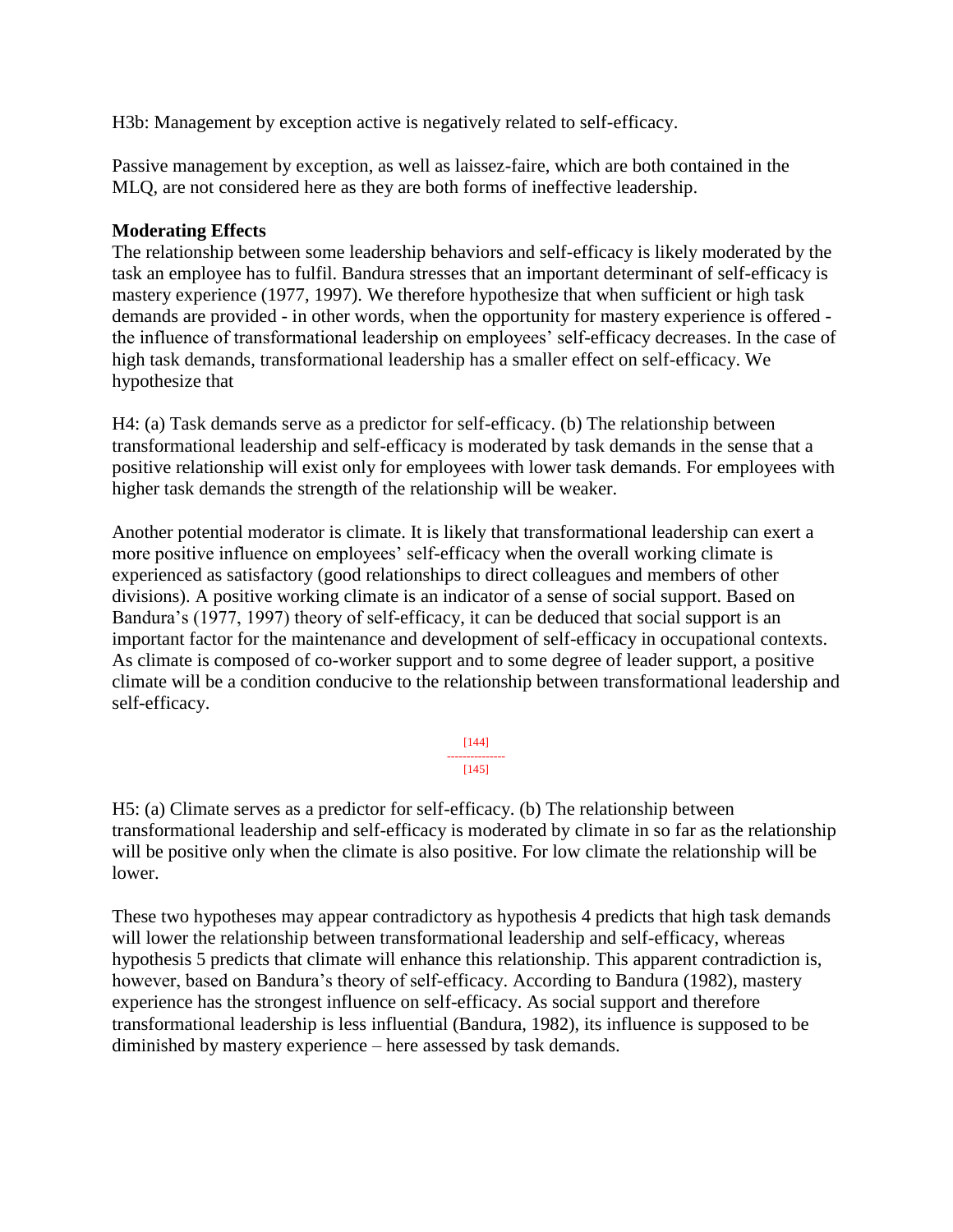However, we can also assume that leaders influence followers' self-efficacy to a greater extent than co-workers, as a leader is likely regarded as a more competent source of information about one's performance and performance abilities (Webster & Sobieszek, 1974). Considering the fact that climate is composed not only of co-worker support but also of leader support, a positive climate will likely be a condition conducive to the positive relationship between transformational leadership and self-efficacy.

As all transformational subscales are highly positively correlated, no differences are expected between the subscales with respect to the moderating effects under investigation here.

#### **METHOD**

#### **Participants**

The sample included 504 participants working for a public administration organization. The participants worked in five different departments. 33.3% of the participants were male; 66.7% female. For the distribution of age categories see Table 1. For the distribution of tenure see Table 2. 10.8% have or had a position as a superior, 89.2% have / had not.

> [145] --------------- [146]

# **Table 1. Age Distribution of Participants**

| Age      | <b>Percentage</b> |
|----------|-------------------|
| Under 30 | 10.5              |
| 31 to 40 | 28.5              |
| 41 to 50 | 34.6              |
| Over 50  | 26.5              |

#### **Table 2. Organizational Tenure of Participants**

| <b>Tenure</b>      | <b>Percentage</b> |
|--------------------|-------------------|
| Less than 2 years  | 16.5              |
| 2 to 5 years       | 17.1              |
| 6 to 10 years      | 34                |
| More than 10 years | 31.8              |

#### **Measures**

*Transformational leadership*. Transformational leadership was assessed using the transformational scales of the Multifactor Leadership Questionnaire (MLQ Form 5X Short; Bass and Avolio, 1995; adapted and translated by Felfe & Goihl, 2002a). A Likert-type response scale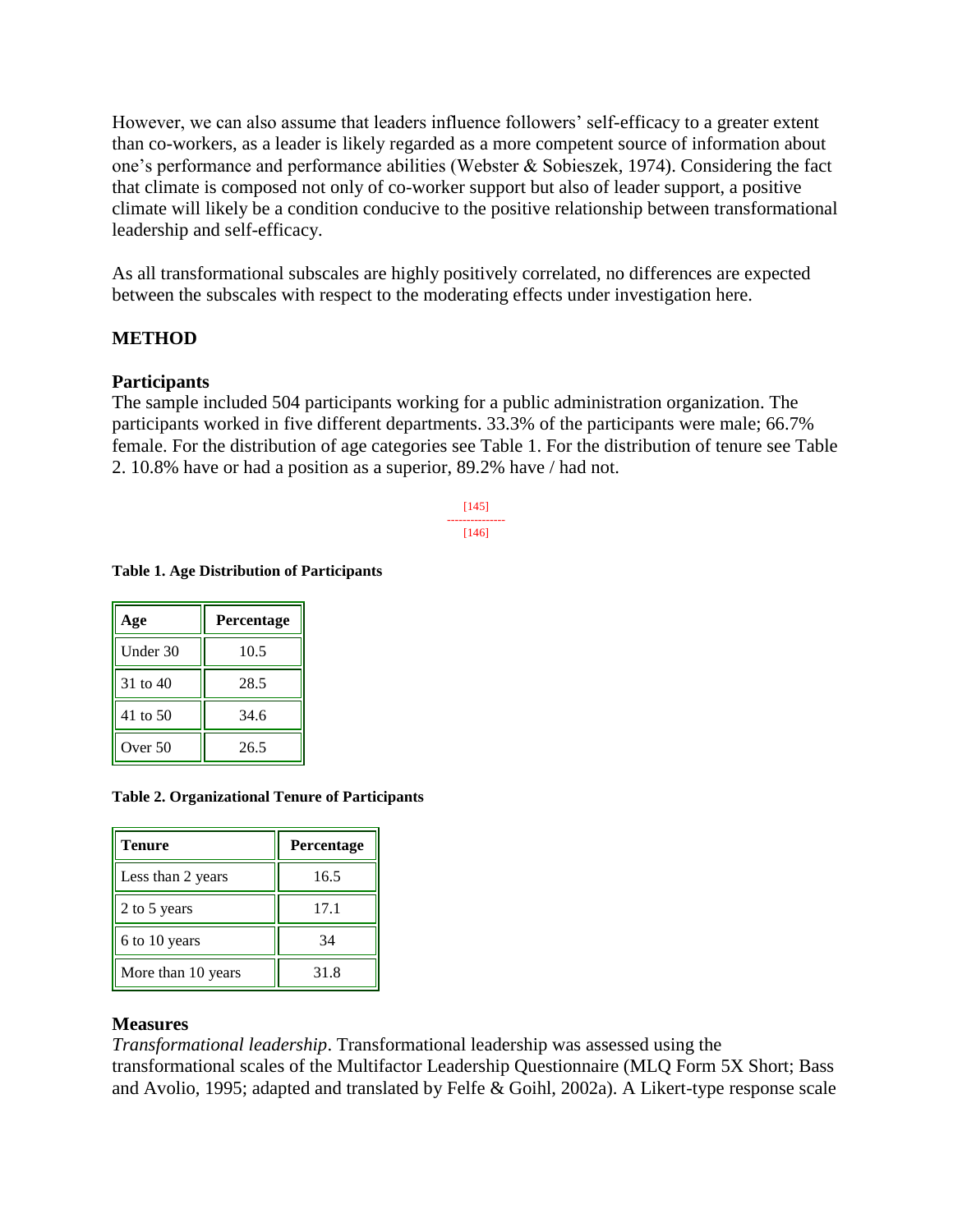with five categories was used, ranging from one ('not at all true') to five ('completely true'). There are five transformational scales of the MLQ: idealized influence attributed, idealized influence behavior, individualized consideration, intellectual stimulation, and inspirational motivation. The internal consistencies (Cronbach's alpha) of the scales were alpha = .91, alpha = .77, alpha =  $.88$ , alpha =  $.85$ , and alpha =  $.83$ , respectively.

> [146] --------------- [147]

In order to be able to compare our results with Schyns (2001a), a combined transformational leadership scale was constructed. The internal consistency (Cronbach's alpha) of the combined scale was alpha  $= .94$ .

The MLQ also contains two subscales for the assessment of transactional leadership: contingent reward and management by exception active. The internal consistencies (Cronbach's alpha) of the scales were alpha =  $.79$ , alpha =  $.64$ , respectively.

*Occupational Self-Efficacy Scale*. The Occupational Self-Efficacy Scale (OCCSEFF; Schyns & v. Collani, in press) is a work-related, generalized scale that is applicable to different work place contexts, as well as to different organizations. The scale thus seemed to be especially useful in this context, as participants with various occupations were questioned. Originally, it consisted of 20 items. In this study, we used a shortened ten-item version. A sample item is the following: "When I make plans concerning my occupational future, I'm certain I can make them work." A Likert-type response scale with five categories was used, ranging from one ("not at all true") to five ("completely true"). The internal consistency (Cronbach's alpha) was alpha = .81.

*Task demands*. To measure high or low task demands, a short subscale was used (Felfe, Resetka, & Liepmann, 1994) originating from an instrument which assesses different facets of working conditions (good and adequate payment, sufficient job security, interesting tasks). Participants were asked to answer to what extent single work features are fulfilled on a five-point scale. The subscale to measure task demands consists of 3 items that reflect the degree of autonomy and responsibility the participant experiences in his/her work and the attractiveness of the tasks he/she carries out. Participants were asked to what extent the following conditions are satisfied: (1) "the work can be carried out autonomously and independently," (2) "the work content is interesting and diversified," and (3) "it is possible to identify personally with the task." A Likerttype response scale with five categories was used, ranging from one ("not at all true") to five ("completely true"). The internal consistency (Cronbach's Alpha) was alpha = .69.

*Climate.* To assess satisfactory climate, another short subscale from the screening instrument to assess different facets of working conditions was used (Felfe, Resetka, & Liepmann, 1994). Participants were again asked to assess, using a five-point scale, the extent to which single climate-related work features are satisfied. The scale assessing climate conditions also consists of three items that reflect the relationship to internal colleagues, as well as to colleagues from other divisions in the organization. Participants were asked the extent to which the following conditions are satisfied: (1) "good relationships exist amongst colleagues," (2) "there is a good overall climate in the organization," and (3) "good relationships exist with superiors". A Likert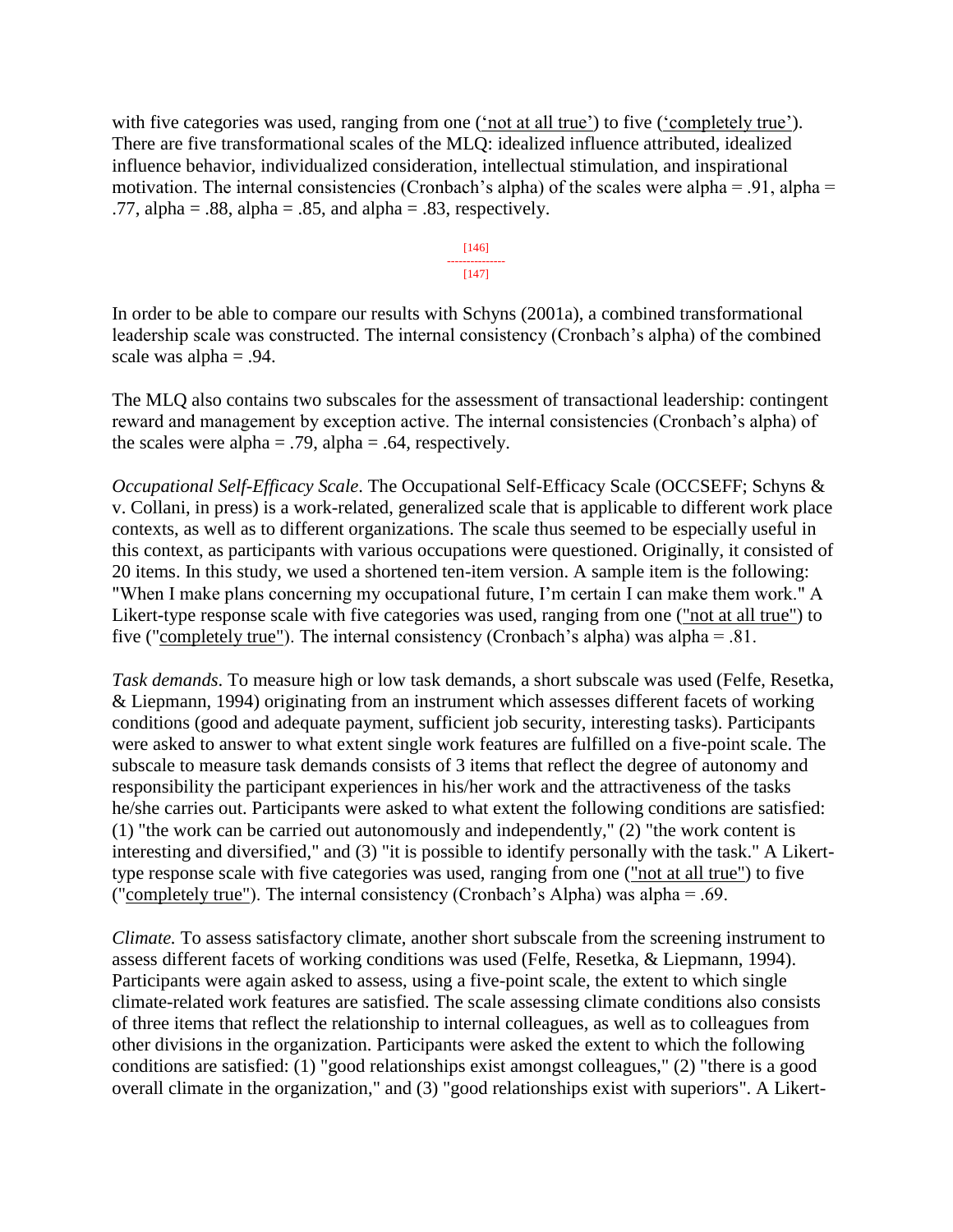type response scale with five categories was used, ranging from one ("not at all true") to five ("completely true"). The internal consistency (Cronbach's Alpha) was alpha = .74.

> [147] --------------- [148]

#### **Procedure**

The management informed the participants about the study prior to the distribution of questionnaires. The questionnaires were distributed via internal mail and recollected by the work council. The aim of the study was explained on the first page of the questionnaire. Participants were assured confidentiality.

#### **Analysis**

In order to test the moderating effects hypothesized here, we conducted standard multiple regressions. We used a procedure recommended by Tabachnick and Fidell (2001): In addition to the predictors, an interaction term was included in the regression analysis. The independent variables were centered to their mean. The interaction term was computed with the centered variables. In order to be able to interpret the kind of moderation, plots were used when the interactions became statistically significant (see Tabachnick & Fidell, 2001, p. 152).

# **RESULTS**

#### **Preliminary Analyses**

Prior to testing the hypotheses, tests were done in order to find out if the demographic variables have any relationship to the perception of transformational leadership. Whereas age had no significant correlation to perceived transformational leadership, length of employment showed a significant but rather small correlation (r -.02 and -.11). Significant differences emerged between male ( $M = 2.83$ ) and female participants ( $M = 3.12$ ; F (497) = 10.08, p = .002), but differences were also dependent on the function/position of participants. Subordinates  $(M = 2.99)$ systematically assessed reported lower levels of transformational leadership than their superiors  $(M = 3.33)$  did  $(F (502) = 6.4, p = .012)$ .

Similarly, the relationships between demographic and occupational variables and self-efficacy were examined. No differences emerged for sex and position concerning self-efficacy, however, small, significant correlations could be found with respect to tenure  $(r = .12)$ .

# **Test of Hypotheses: Transformational Leadership and Its Dimensions**

Regarding the correlations of the subscales of transformational leadership and occupational selfefficacy, none of them proved to be significant (see Table 3). Thus, none of the hypotheses (H1a to H1e) concerning the relationships between dimensions of transformational leadership and occupational self-efficacy could be seen as supported.

> [148] --------------- [149]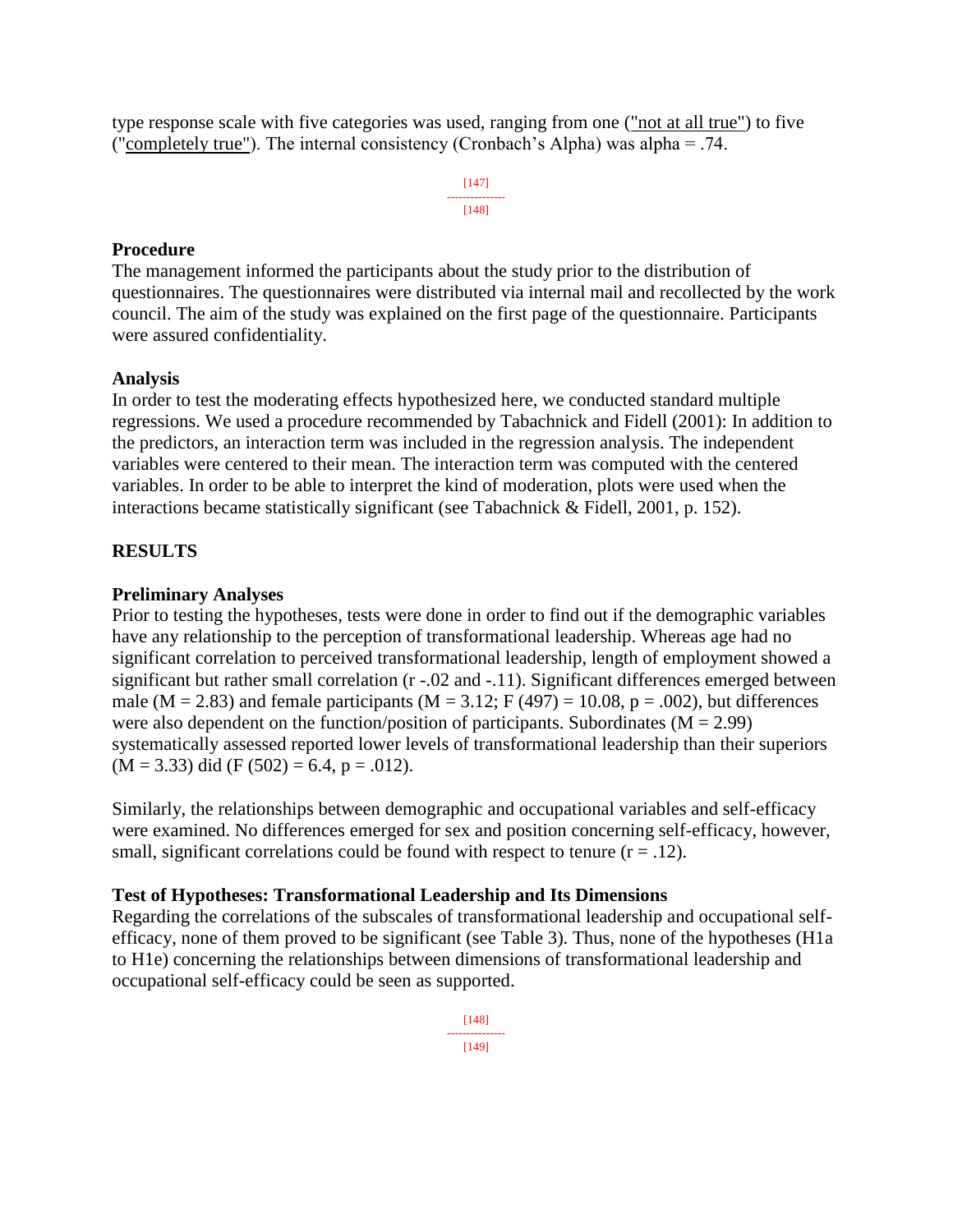The correlation between transformational leadership and occupational self-efficacy is virtually zero (see Table 3). Thus, H2 (transformational leadership and self-efficacy are positively related) is not supported.

|                                                            |      | Mean Standard<br>deviation | 1        | $\mathbf{2}$ | 3   | $\boldsymbol{4}$ | 5   | 6   | 7   | 8   |
|------------------------------------------------------------|------|----------------------------|----------|--------------|-----|------------------|-----|-----|-----|-----|
| $\ 1. \text{ Self-efficacy}^2\ $                           | 3.79 | .63                        |          |              |     |                  |     |     |     |     |
| 2. Transformational<br>$\parallel$ leadership <sup>3</sup> | 3.02 | 0.94                       | $-0.024$ |              |     |                  |     |     |     |     |
| $\vert$ 3. Idealized influence<br>attributed               | 2.84 | 1.16                       | $-.04$   | .93          |     |                  |     |     |     |     |
| 4. Idealized influence behavior                            | 3.19 | .97                        | $-.02$   | .88          | .74 |                  |     |     |     |     |
| 5. Inspirational motivation                                | 3.19 | .98                        | .01      | .84          | .69 | .72              |     |     |     |     |
| 6. Intellectual Stimulation                                | 3.07 | 1.02                       | $-.02$   | .91          | .83 | .76              | .68 |     |     |     |
| <b>7. Individualized</b><br><b>Consideration</b>           | 2.83 | 1.11                       | $-.02$   | .91          | .86 | .74              | .66 | .81 |     |     |
| 8. Task Demands                                            | 3.71 | .81                        | .24      | .24          | .24 | .18              | .20 | .21 | .26 |     |
| 9. Climate                                                 | 3.55 | .82                        | .33      | .47          | .47 | .36              | .37 | .42 | .49 | .44 |

**Table 3. Means, Standard Deviations and Correlation***s* **for Occupational Self-Efficacy, Transformational Leadership**

\* p < .10, \*\* p < .05, \*\*\* p < .01

[149] --------------- [150]

# **Test of Hypotheses: Transactional Leadership**

Similarly, no significant correlations were found for transactional leadership (see Table 4). Thus, there is no support for the hypotheses concerning the subdimensions of transactional leadership (H3a and b).

**Table 4. Means, Standard Deviations and Correlations for Occupational Self-Efficacy, Transactional Leadership** 

|                                                             | <b>Mean</b> | <b>Standard</b><br>deviation | 1      | $\mathbf{2}$ | 3   |     |
|-------------------------------------------------------------|-------------|------------------------------|--------|--------------|-----|-----|
| $\vert$ 1. Self-efficacy                                    | 3.79        | .63                          |        |              |     |     |
| $\vert$ 2. Contingent reward                                | 3.16        | .97                          | $-.01$ |              |     |     |
| $\left 3. \right $ Management by exception<br><b>active</b> | 3.05        | .80                          | $-.03$ | .42          |     |     |
| 4. Task Demands                                             | 3.71        | .81                          | .24    | .22          | .01 |     |
| <b>5. Climate</b>                                           | 3.55        | .82                          | .33    | .44          | .11 | .44 |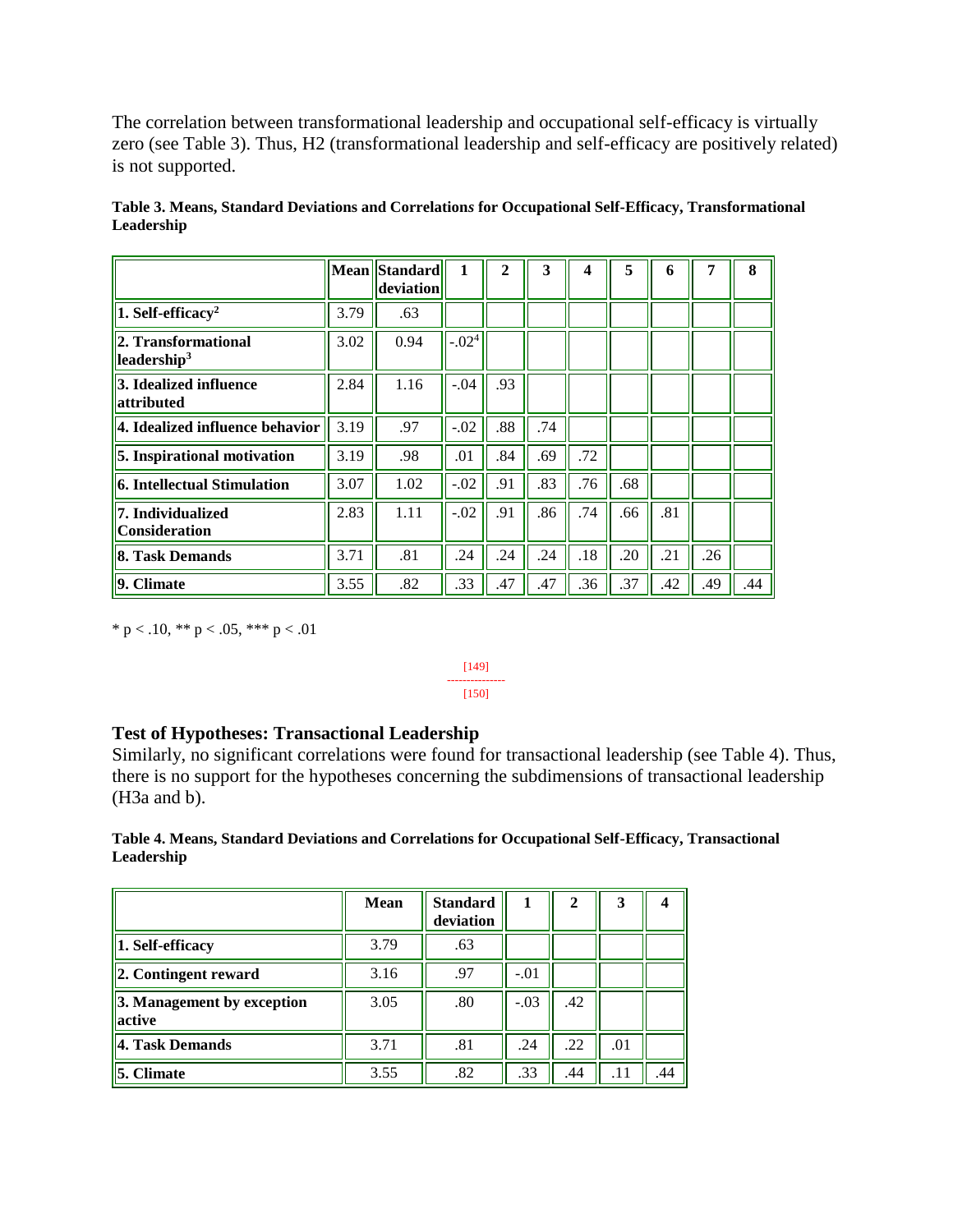\* p < .10, \*\* p < .05, \*\*\* p < .01

#### **Test of Hypotheses: Moderating Effects**

In order to test moderating effects, multiple regressions were done. A combined measure of transformational leadership was used to test hypotheses 4 and 5. Table 5 shows the results of the multiple regression testing H4. The results support H4a indicating that there is a main effect for task demands on self-efficacy. The results also support H4b in so far as the interaction term becomes significant in the regression analysis.

> [150] --------------- [151]

|                                            | B      | <b>Beta</b> | R   | $\mathbf{R}^2$ |
|--------------------------------------------|--------|-------------|-----|----------------|
| $\vert$ (Constant)                         | 4.00   |             | .29 | .08            |
| <b>Sex</b>                                 | $-.14$ | $-.11**$    |     |                |
| <b>Tenure</b>                              | .03    | $.04*$      |     |                |
| Leader position                            | $-.04$ | $-.02$      |     |                |
| Transformational leadership                | $-.05$ | $-.08*$     |     |                |
| <b>Task demands</b>                        | .20    | $27***$     |     |                |
| Transformational leadership * task demands | .07    | $.10**$     |     |                |

#### **Table 5. Regression Analysis with Task Demands**

\* p < .10, \*\* p < .05, \*\*\* p < .01

Figure 1 further clarifies the interaction effect between task demands and transformational leadership<sup>5</sup>. It becomes obvious from this figure that transformational leadership has a negative effect on self-efficacy in the case of low task demands. When task demands are higher, the effect nearly vanishes, indicating that transformational leadership has virtually no effect on selfefficacy in the case of high task demands. This result only partially supports H4b. As predicted, the relationship between transformational leadership and self-efficacy is virtually zero for participants with high task demands. Contrary to our hypothesis, however, the relationship between transformational leadership and self-efficacy is negative for participants with low task demands.

> [151] --------------- [152]

#### **Figure 1. Interaction Effect Between Task Demands and Transformational Leadership**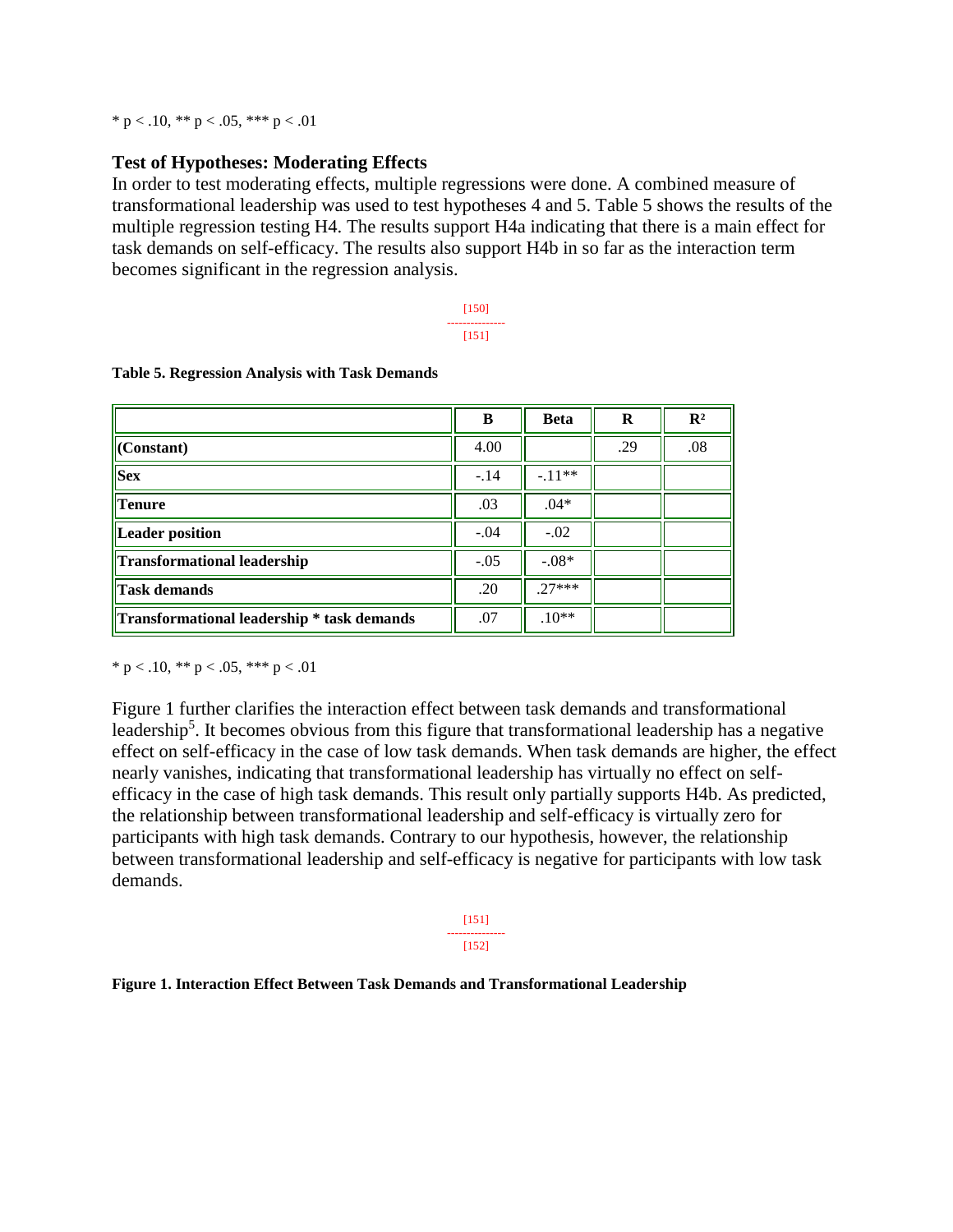

In order to further clarify the relationship between transformational leadership, self-efficacy, and climate, a second standard multiple regression was done. Table 6 presents the results of this regression. No significant main effect emerged for climate. H5a must therefore be rejected. The interaction between climate and transformational leadership is significant. The positive value indicates that transformational leadership has a higher influence on self-efficacy the better the climate. This result supports H5b.

[153]

#### **Table 6. Regression with Climate**

|                                    | B      | <b>Beta</b> | R   | $\mathbf{R}^2$ |
|------------------------------------|--------|-------------|-----|----------------|
| $\vert$ (Constant)                 | 4.11   |             | .18 | .03            |
| $\ $ Sex                           | $-.12$ | $-.09*$     |     |                |
| $\ $ Tenure                        | .04    | .05         |     |                |
| Leader position                    | $-.15$ | .07         |     |                |
| <b>Transformational leadership</b> | $-.03$ | $-.05$      |     |                |
| $ $ Climate                        | .06    | .08         |     |                |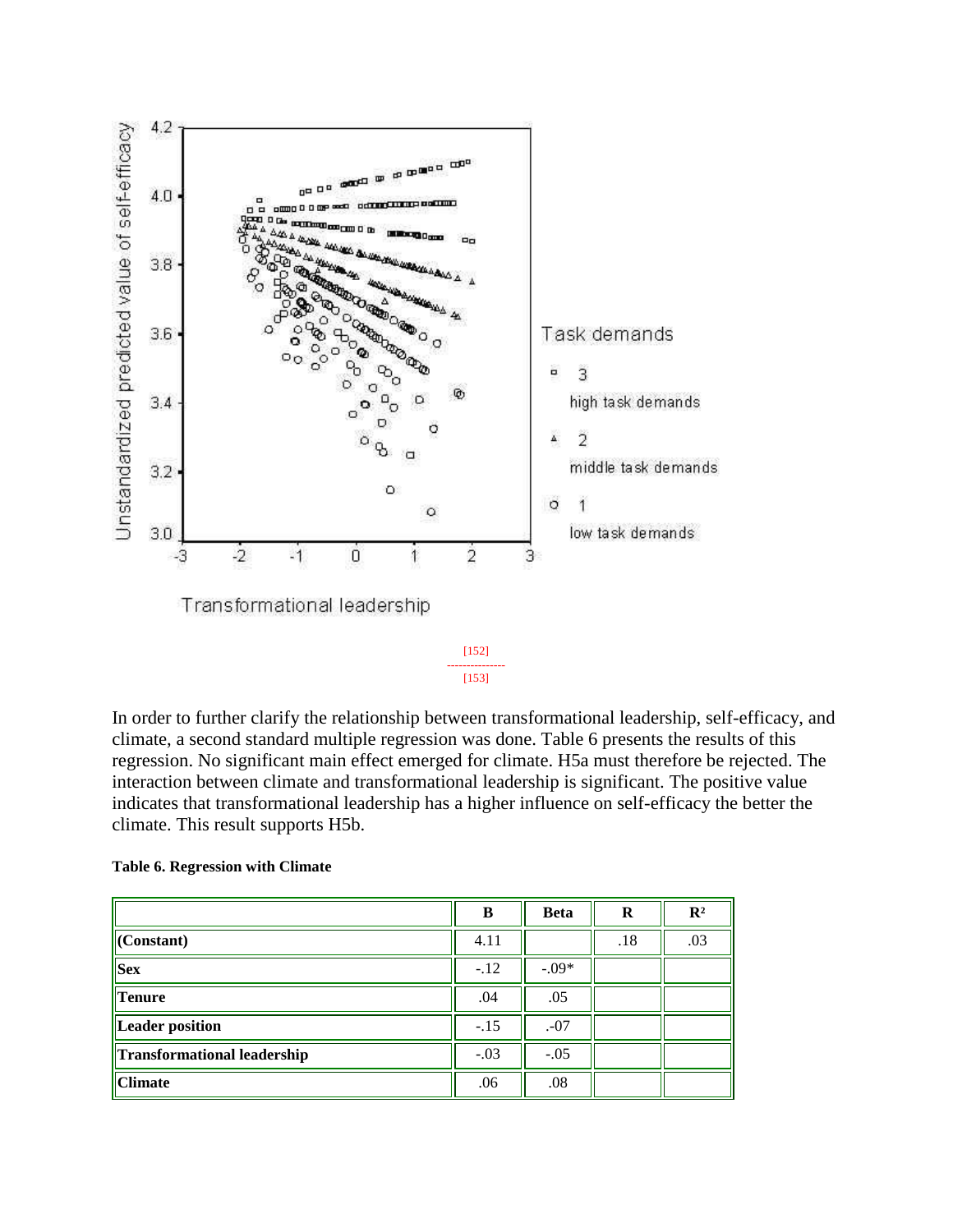|  | llт<br>rmational leadership * climate | м<br>$\cdot$ |  |  |  |
|--|---------------------------------------|--------------|--|--|--|
|--|---------------------------------------|--------------|--|--|--|

\* p < .10; \*\* p < .05; \*\*\* p < .01

Figure 2 further clarifies the interaction effect between climate and transformational leadership. As can be seen, the influence of transformational leadership on self-efficacy is negative when the climate is low / bad. It is positive when the climate is high / good. This result only partially supports H5b as we did not hypothesize that there is a negative relationship between transformational leadership and self-efficacy for participants evaluating the climate as low.

#### [153] --------------- [154]



**Figure 2. Interaction Effect Between Climate and Transformational Leadership**

#### **SUMMARY AND DISCUSSION**

The study presented here focuses on the relationship between transformational leadership and occupational self-efficacy. The study is an extension of a study carried out by Schyns (2001a),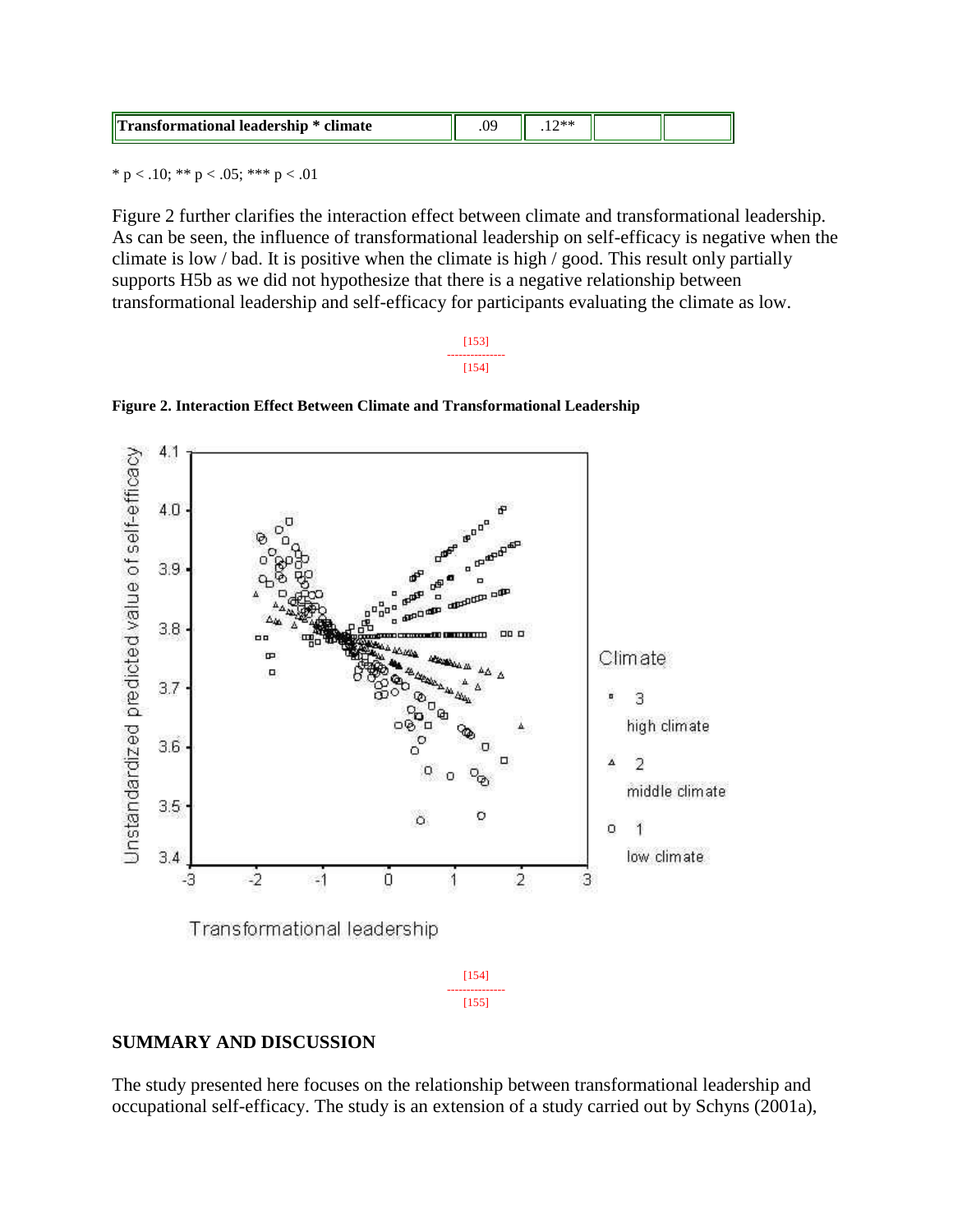taking into account the subdimensions of transformational leadership and transactional leadership. In addition, moderating effects of task and climate were hypothesized and tested.

Contrary to the hypotheses, none of the correlations – neither those of the subscales of transformational leadership nor those of the subscales of transactional leadership and occupational self-efficacy – turned out to be significant.

From the theory and research on transformational leadership and self-efficacy, contradictory hypotheses could be construed: namely, that both constructs correlate positively (indicating that either transformational leaders enhance subordinates' self-efficacy or subordinates with high self-efficacy tend to perceive transformational leadership) or that both constructs correlate negatively (indicating that subordinates with low self-efficacy tend to perceive transformational leadership). Empirical results hint at a positive relationship between transformational leadership and self-efficacy (e.g. Schyns, 2001a). The question must therefore be posed as to why these results could not be replicated in our study? One possible explanation could be the characteristics of the sample. While Schyns (2001a) used a heterogeneous sample, we used a sample drawn from one organization. This organization was an administrative one. It could be assumed that in administrations, leadership is not as important as in other organizations because formal rules take over many tasks usually taken on by leaders (Felfe & Goihl, 2002b). For example, the tasks might be more clearly defined in administrative organizations than in production or service organizations. Thus, a leader need not assign and explain tasks to his / her subordinates.

Interestingly, the correlations between transactional leadership and occupational self-efficacy are also virtually zero. We expected positive relationships for contingent reward and negative relationships for management by exception active. In the case of contingent reward, a similar interpretation as the one given above for transformational leadership could be valid: In administrative samples, rewards connected with tasks might not be so important, as tasks may be rewarding in and of themselves.

For management by exception active, we expected a negative relationship with occupational selfefficacy, as the aspect of control might undermine employees' self-efficacy beliefs. The correlation found is virtually zero. This again suggests that leadership might not be very important in the sample we used here.

> [155] --------------- [156]

The correlation between task demands and occupational self-efficacy is positive. This could be expected from theory and research. According to Bandura (1977), mastery experience is one of the factors influencing self-efficacy and, in this sample, task demands are, in fact, positively related to occupational self-efficacy (Schyns, 2001b, found the same result in a sample of low qualified employees). Task demands therefore appear to play a more important role here than leadership.

The moderating effects of task and climate were tested using a multiple regression analysis. Due to high intercorrelations between the transformational subscales and occupational self-efficacy, a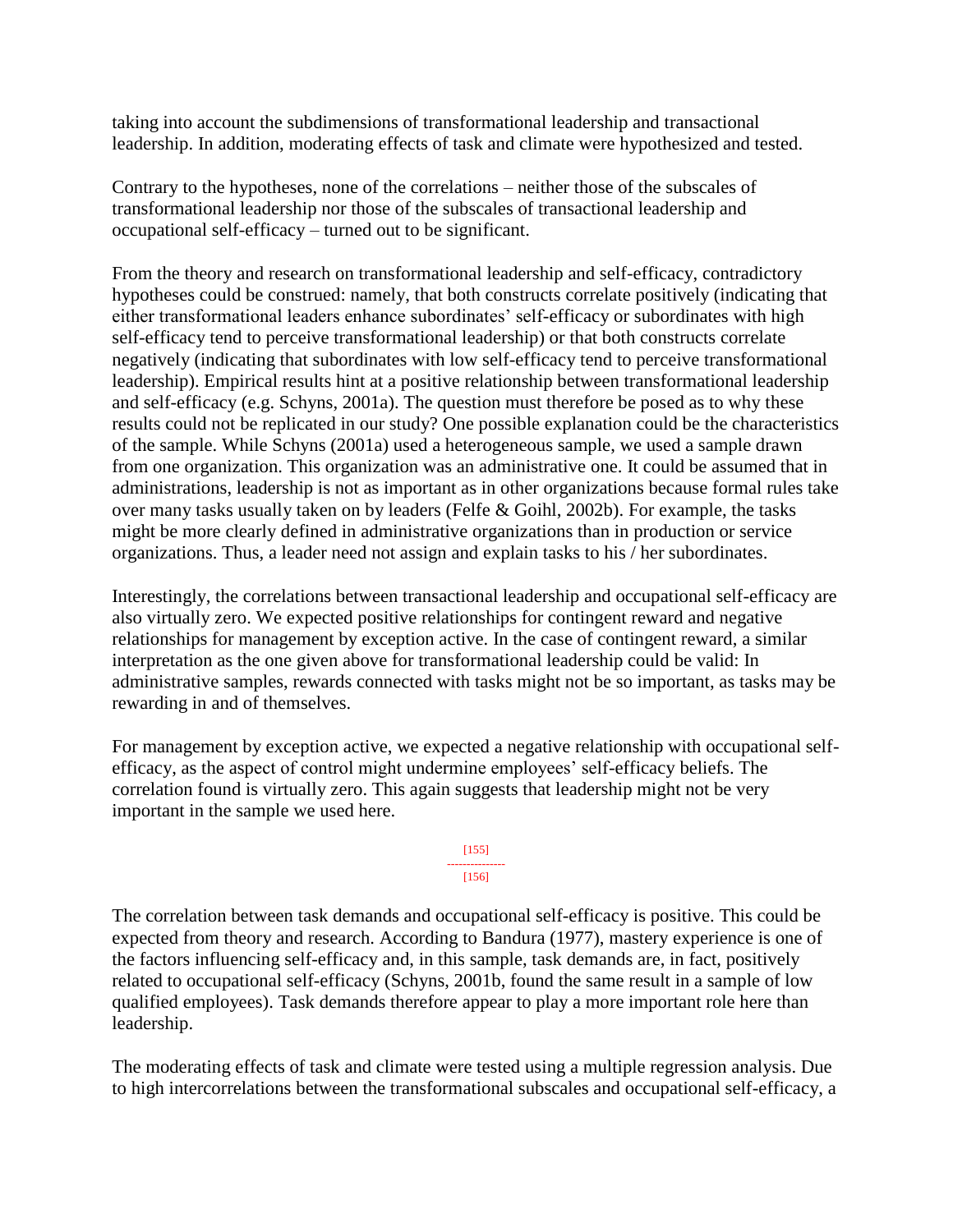combined measure of transformational leadership was used in this analysis. The results indicate that the effect of transformational leadership on self-efficacy is negative for low task demands. We could interpret this finding as suggesting that transformational leadership – using visions to articulate goals – might be asking too much of employees in the case of low task demands. In fact, for employees with low task demands, these visions might be more of a threat than a challenge, resulting in the situation where transformational leaders diminish employee selfefficacy. Another explanation for this phenomenon could be found in the "weak" subordinates prefer high transformational leaders" hypothesis. Subordinates with low job demands also develop a lower level of self-efficacy. These subordinates (with low self-efficacy) may simply experience their leaders as less critical and more transformational.

On the other hand, transformational leadership does not have an effect on self-efficacy for employees with high task demands. As these employees experience mastery in highly demanding tasks, their self-efficacy is gained from the task itself. Transformational leadership then simply becomes less important.

The relationship between task and leadership style is the main topic in contingency theory (e.g. Fiedler, 1967; Ayman, Chemers, & Fiedler, 1998). In this theory, leadership effectiveness is dependent on the situational context and on leadership style. Our results show that these two factors interact in their impact on followers' self-efficacy. It can be assumed that self-efficacy in turn leads to higher performance of followers and thus higher leader effectiveness. It thus possible that self-efficacy serves as an intervening variable in contingent leadership models $6$ .

Climate is positively related to transformational leadership and to occupational self-efficacy. It is also positively related to the transactional leadership behaviors contingent reward and management by exception (active). These results can be interpreted as showing that leadership influences climate. This is highly reasonable as leaders are a part of the work group and as such add to the social climate (see also Schyns, 2001b).

> [156] --------------- [157]

Again, we tested an interaction effect. The results indicate that transformational leadership has different effects on self-efficacy depending on the climate. Given that the climate is bad, the relationship between transformational leadership and self-efficacy is negative. One explanation might be that a strong contrast between climate and leadership causes a kind of irritation that leads to insecurity.

A different effect is found for good climate. In this case, transformational leadership influences self-efficacy in a positive way. Thus, transformational leaders enhance their employees' selfefficacy when the climate is good.

With respect to the regression analyses, it has to be recognized that the variables considered here do not explain much of the variance of occupational self-efficacy. This is not surprising when keeping in mind how occupational self-efficacy develops. Occupational self-efficacy is not a state that is only influenced by temporary events (Schyns & von Collani, in press). Its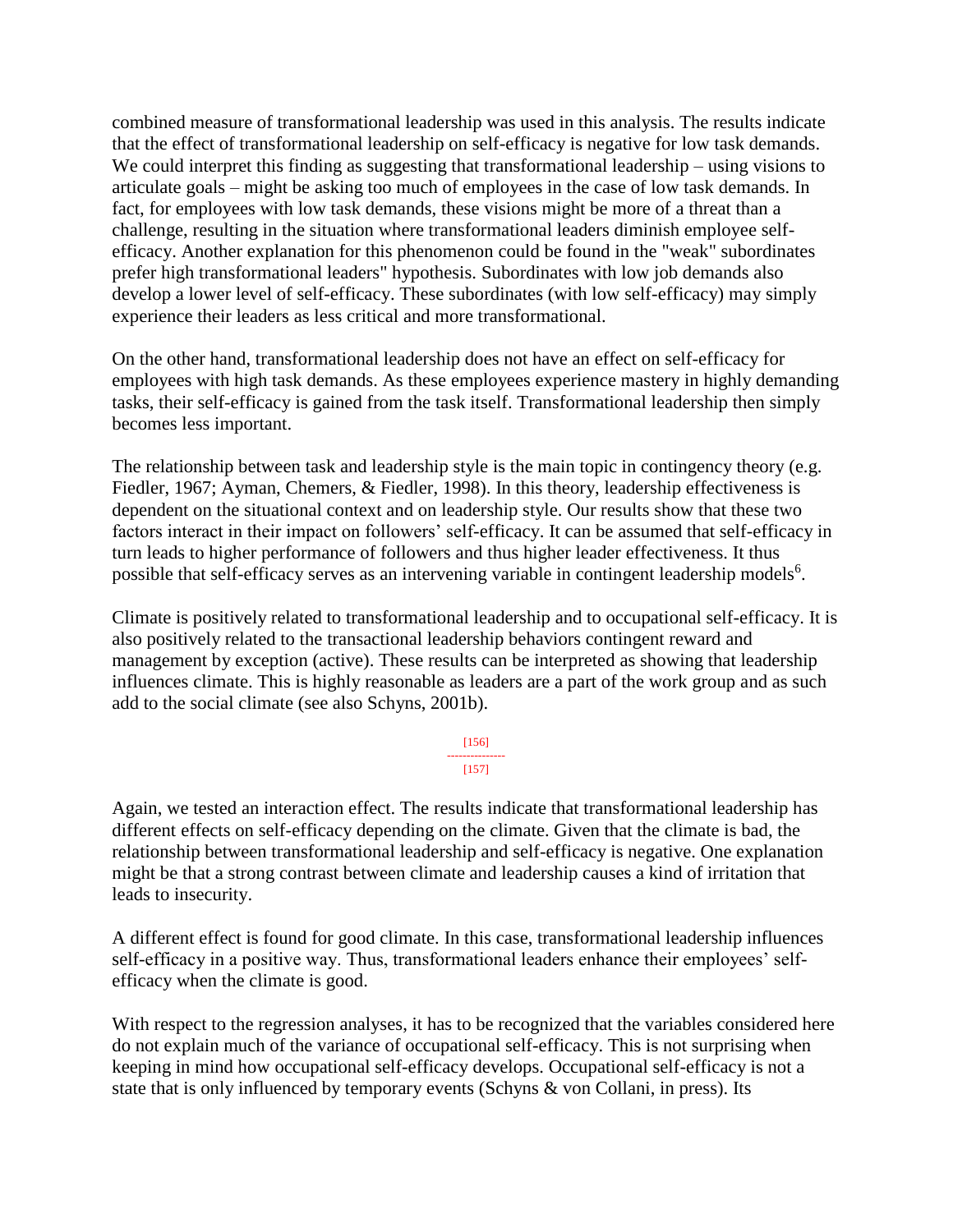development contains past experiences and can be regarded as socialized during an entire working life. Thus, the recent work surroundings (in this case task demands and climate), as well as present leadership, do not influence self-efficacy to a great extent.

The results suggest that the relationship between transformational leadership and self-efficacy is more complex than originally thought. In future research, moderators should be taken into account. As could be shown, working conditions such as task demands and climate are important moderators. Furthermore, our preliminary analyses indicated that demographic variables might exert some influence as well. To test the extent to which these variables improved the prediction of self-efficacy, length of employment, gender and function were included in the regression analysis. As could be expected, a better overall estimation could be achieved, but no substantial changes occurred for the constructs focused upon in our research.

Another finding that drew our attention was discovered when, in addition to hypotheses testing, an analysis of individual departments was done. The relationship between self-efficacy and transformational leadership varied between departments from .19 to -.30, although no significant differences concerning task demands and climate could be found between departments. Interestingly, the department with a negative correlation yielded the highest level of transformational leadership and vice versa - the department low in transformational leadership exhibited a positive correlation. There are likely still undetected determinants that explain the examined relationship.

$$
\begin{array}{c}\n[157] \\
158\n\end{array}
$$

# **ENDNOTES**

**1.** We wish to thank Herbert Matschinger for his endless patience in discussions on the statistical analysis. We also want to thank the editor of CRISP, Lisa Troyer, and two anonymous reviewers for their helpful comments on this article.

**2.** The mean of self-efficacy was 4.71 (SD = .71) in the study carried out by Schyns (2001a).

**3.** The mean of transformational leadership was 3.53 (SD = .80) in the study carried out by Schyns (2001a).

**4.** The relationship between transformational leadership and self-efficacy was r = .21 in Schyns' study (2001a).

**5.** The unstandardized predicted values of self-efficacy are those predicted by the regression which included transformational leadership and task demands. The same is true for figure 2.

**6.** We thank an anonymous reviewer for the hint to the contingency theory.

# **REFERENCES**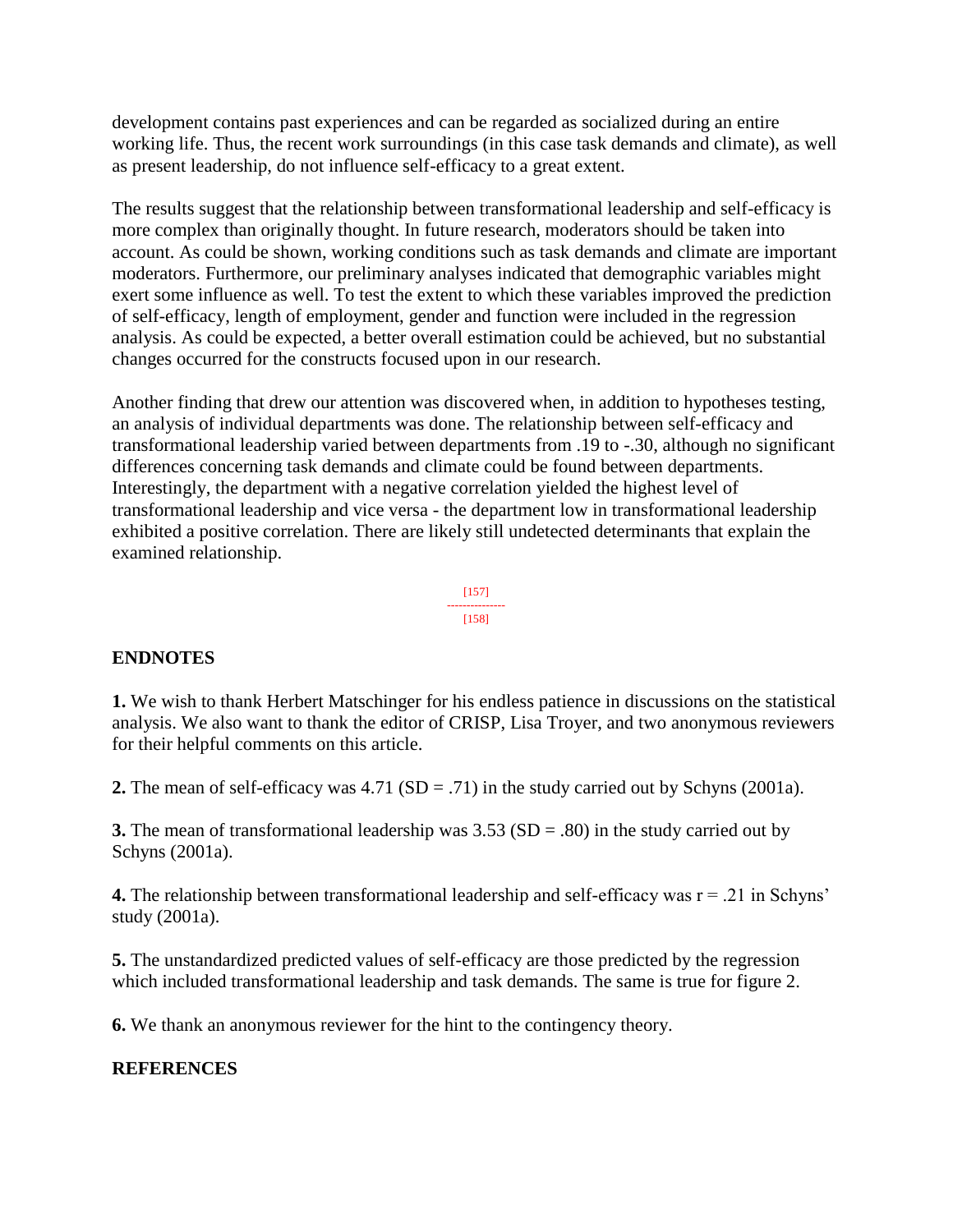Ayman, R., Chemers, M. M., & Fiedler, F. 1998. "The contingency model of leadership effectiveness: Its levels of analysis." In F. Dansereau & F. J. Yammarino (Eds.), *Leadership: The multiple-level approaches - Part A: Classical and New Wave (pp. 73-95)*. Stamford, Conencticut: Jai Press..

Bandura, A. 1977. "Self-efficacy: Toward a unifying theory of behavioral change". *Psychological Review, 84*: 191-215.

Bandura, A. 1982. "Self-efficacy mechanism in human agency." *American Psychologist, 37:* 122-147.

Bandura, A. 1997. *Self-efficacy: The exercise of control*. New York: Freeman.

Bass, B. M. 1985. *Leadership and performance beyond expectations*. New York: The Free Press.

[158] --------------- [159]

Bass, B. M. & Avolio, B. 1990. *Transformational leadership development: Manual for the Multifactor Leadership Questionnaire*. Palo Alto, CA: Consulting Psychologist Press.

Bass, B. M. & Avolio, B. 1993. "Transformational leadership: A response to critiques." In: M. M. Chemers & R. Ayman (Eds.) *Leadership theory and research – Perspectives and directions (p. 49-80)*. San Diego: Academic Press.

Bass, B. M. & Avolio, B. 1995. *MLQ Multifactor Leadership Questionnaire*. Technical Report. Redwood City CA.: Mind Garden.

De Vries, R. E., Roe, R. A. & Taillieu, T. C. B. 1999. "On charisma and need for leadership." *European Journal of Work and Organizational Psychology, 8*: 109-133.

Eden, D. 1990. *Pygmalion in Management.* Lexington: Lexington Books.

Ehrhart, M. G. & Klein, K. J. 2001. "Predicting followers' preferences for charsimatic leadership: The influence of follower values and personality." *Leadership Quarterly, 12*: 153-179.

Felfe, J. Resetka, H.-J. & Liepmann, D. 1994. *Skalen zur Organisationsdiagnose (Scales for organizational diagnosis)*. FU-Berlin.

Felfe, J. & Goihl, K. 2002a. "Deutsche überarbeitete und ergänzte Version des "Multifactor Leadership Questionnaire" (MLQ) (German revised and supplemented version of the Multifactor Leadership Questionnaire) . In A. Glöckner-Rist (Ed.). *ZUMA-Informationssystem. Elektronisches Handbuch sozialwissenschaftlicher Erhebungsinstrumente. Version 5.00.* Mannheim: Zentrum für Umfragen, Methoden und Analysen.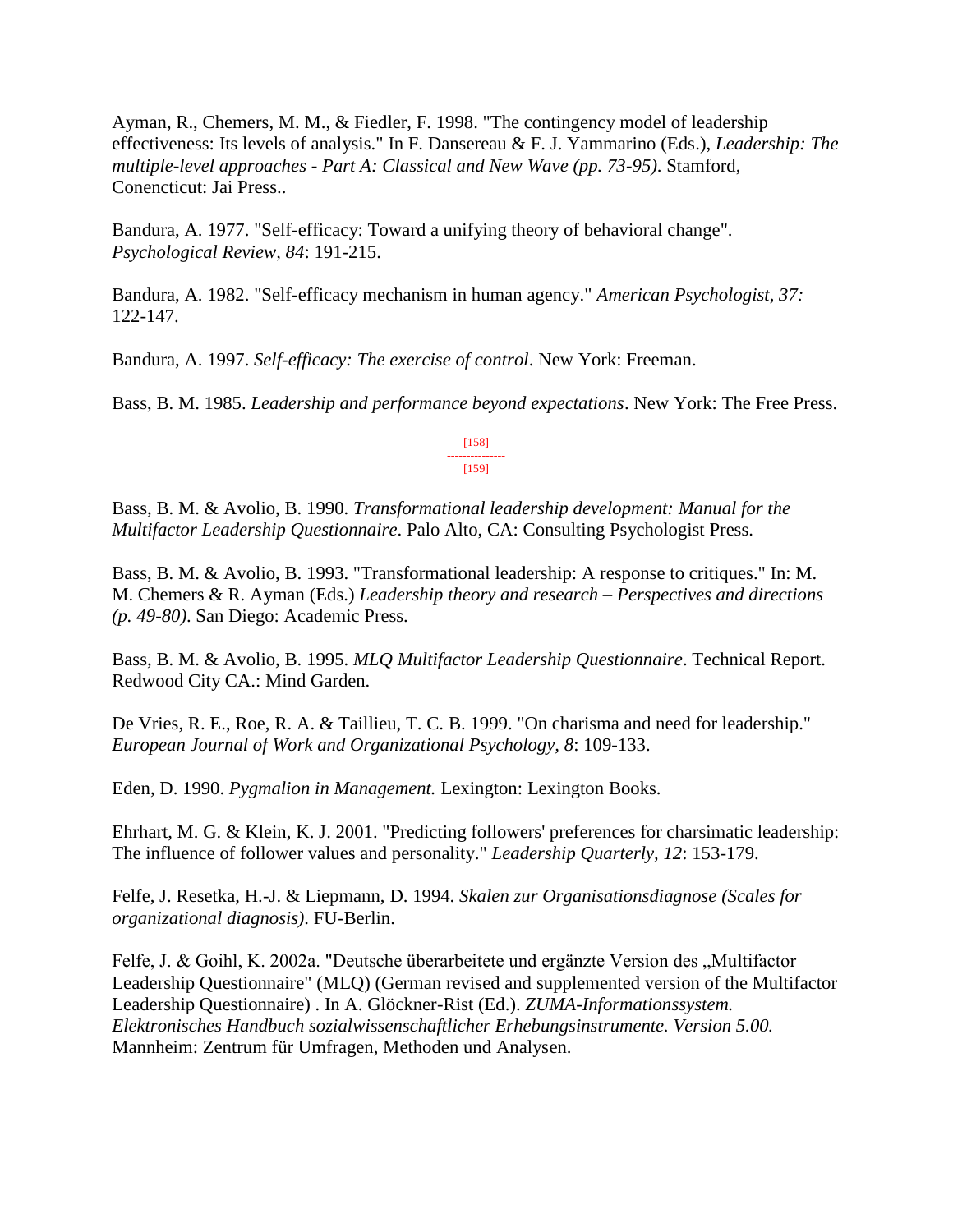Felfe, J. & Goihl, K. 2002b. "Transformational Leadership and Commitment in different organizational contexts." In J. Felfe (Ed.). *Organizational Development and Leadership*. Frankfurt am Main: Peter Lang.

> [159] --------------- [160]

Fiedler, F. E. (1967). *A theory of leadership effectiveness.* New York: McGraw-Hill.

Fuller, J. B., Patterson, C. E. P., Hester, K., & Stringer, D. Y. 1996. "A quantitative review of research on charismatic leadership." *Psychological Reports, 78:* 271-287.

Hater, J. J. & Bass, B. M. 1988. "Superiors' evaluations and subordinates' perceptions of transformational and transactional leadership." *Journal of Applied Psychology, 73:* 695-702.

House, R. J. 1977. A 1976. "Theory of charismatic leadership." In: J.G. Hunt & L.L. Larson (Eds.). *Leadership: The Cutting Edge*. Carbondale: Southern Illinois University Press.

House, R. J., and Shamir, B. 1993. "Towards the integration of transformational, charismatic, and visionary theories." In M. M. Chemers, and R. Ayman (Eds.). *Leadership theory and research: Perspectives and direction (pp. 81-107)*. San Diego, CA: Academic Press.

Keller, T. 1999. "Images of the familiar: Individuell differences and implicit leadership theories." *Leadership Quarterly, 10*: 589-607.

Kirkpatrick, S. S. & Locke, E. A. (1996). "Direct and indirect effects of three core charismatic leadership components on performance and attitudes." *Journal of Applied Psychology, 81:* 36 – 51.

Klein, K. J. & House, R. J. 1998. "On fire: Charismatic leadership and levels of analysis." In F. Dansereau & F. J. Yammarino (Eds.), *Leadership: The multiple-level approaches - Part B: Contemporary and Alternative (pp. 3-22)*. Stamford, Conencticut: Jai Press.

Lowe, K. B., Kroeck, K. G., & Sivasubramaniam, N. 1996. "Effectiveness correlates of transformation and transactional leadership: A meta-analytic review of the MLQ literature." *Leadership Quarterly, 7:* 385-425.

> [160] ---------------

[161]

Podsakoff, P. M., MacKenzie, S. B. & Bommer, W. H. 1996. "Transformational leader behaviors and substitutes for leadership as determinants of employee satisfaction, commitment, trust, and organizational citizenship behaviors." *Journal of Management, 22*: 259-298.

Schyns, B. 2001a. "Self-Monitoring and Occupational Self-Efficacy of Employees and Their Relation to Perceived Transformational Leadership." *Current Research in Social Psychology, 7*: 30-42 [http://www.uiowa.edu/~grpproc].